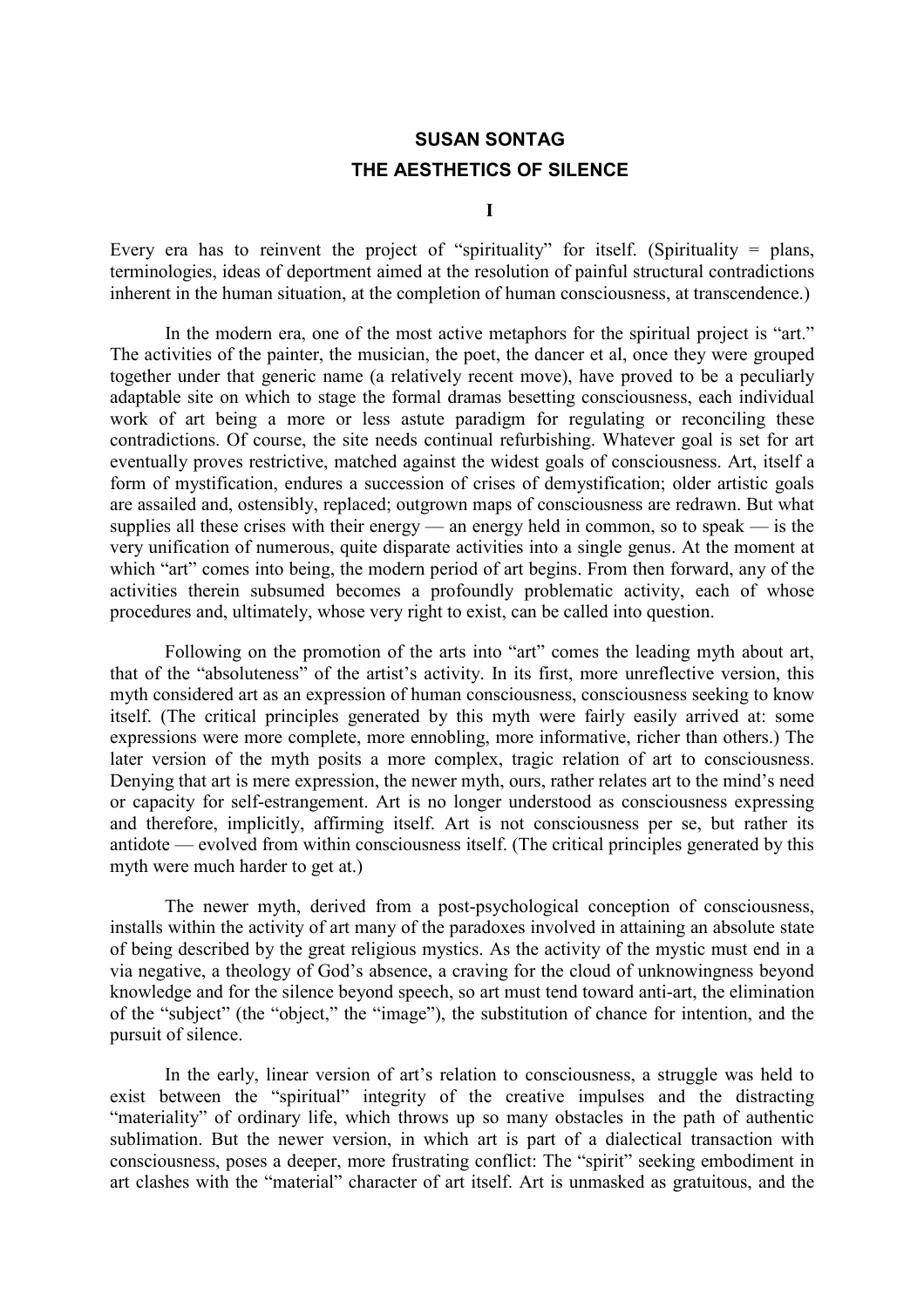very concreteness of the artist's tools (and, particularly in the case of language, their historicity) appears as a trap. Practiced in a world furnished with second-hand perceptions, and specifically confounded by the treachery of words, the activity of the artist is cursed with mediacy. Art becomes the enemy of the artist, for it denies him the realization, the transcendence, he desires.

Therefore, art comes to be estimated as something to be overthrown. A new element enters the art-work and becomes constitutive of it: the appeal (tacit or overt) for its own abolition and, ultimately, for the abolition of art itself.

## II

The scene changes to an empty room.

Rimbaud has gone to Abyssinia to make his fortune in the slave trade. Wittgenstein has first chosen schoolteaching, then menial work as a hospital orderly. Duchamp has turned to chess. And, accompanying these exemplary renunciations of a vocation, each man has declared that he considers his previous achievements in poetry. philosophy, or art as trifling, of no importance.

But the choice of permanent silence doesn't negate their work. On the contrary, it imparts retroactively an added power and authority to what was broken off; disavowal of the work becoming a new source of its validity, a certificate of unchallengeable seriousness. That seriousness consists in not regarding art (or philosophy practiced as an art form: Wittgenstein) as something whose seriousness lasts forever, an "end," a permanent vehicle for spiritual ambition. The truly serious attitude is one that regards art as a "means" to something that can perhaps be achieved only by abandoning art; judged more impatiently, art is a false way or (the word of the Dada artist Jacques Vaché) a stupidity.

Though no longer a confession, art is more than ever a deliverance, an exercise in asceticism. Through it, the artist becomes purified  $-$  of himself and, eventually, of his art, The artist (if not art itself) is still engaged in a progress toward "the good." But formerly, the artist's good was mastery of and fulfillment in his art. Now it's suggested that the highest good for the artist is to reach that point where those goals of excellence become insignificant to him, emotionally and ethically, and he is more satisfied by being silent than by finding a voice in art. Silence in this sense, as termination, proposes a mood of ultimacy antithetical to the mood informing the self-conscious artist's traditional serious use of silence: as a zone of meditation, preparation for spiritual ripening, an ordeal which ends in gaining the right to speak. (Cf. Valery, Rilke)

So far as he is serious, the artist is continually tempted to sever the dialogue he has with an audience. Silence is the furthest extension of that reluctance to communicate, that ambivalence about making contact with the audience which is a leading motif of modern art, with its tireless commitment to the "new" and/or the "esoteric" Silence is the artist's ultimate other-worldly gesture; by silence, he frees himself from servile bondage to the world, which appears as patron, client, audience, antagonist, arbiter, and distorter of his work.

Still, in this renunciation of "society," one cannot fail to perceive a highly social gesture. Some of the cues for the artist's eventual liberation from the need to practice his vocation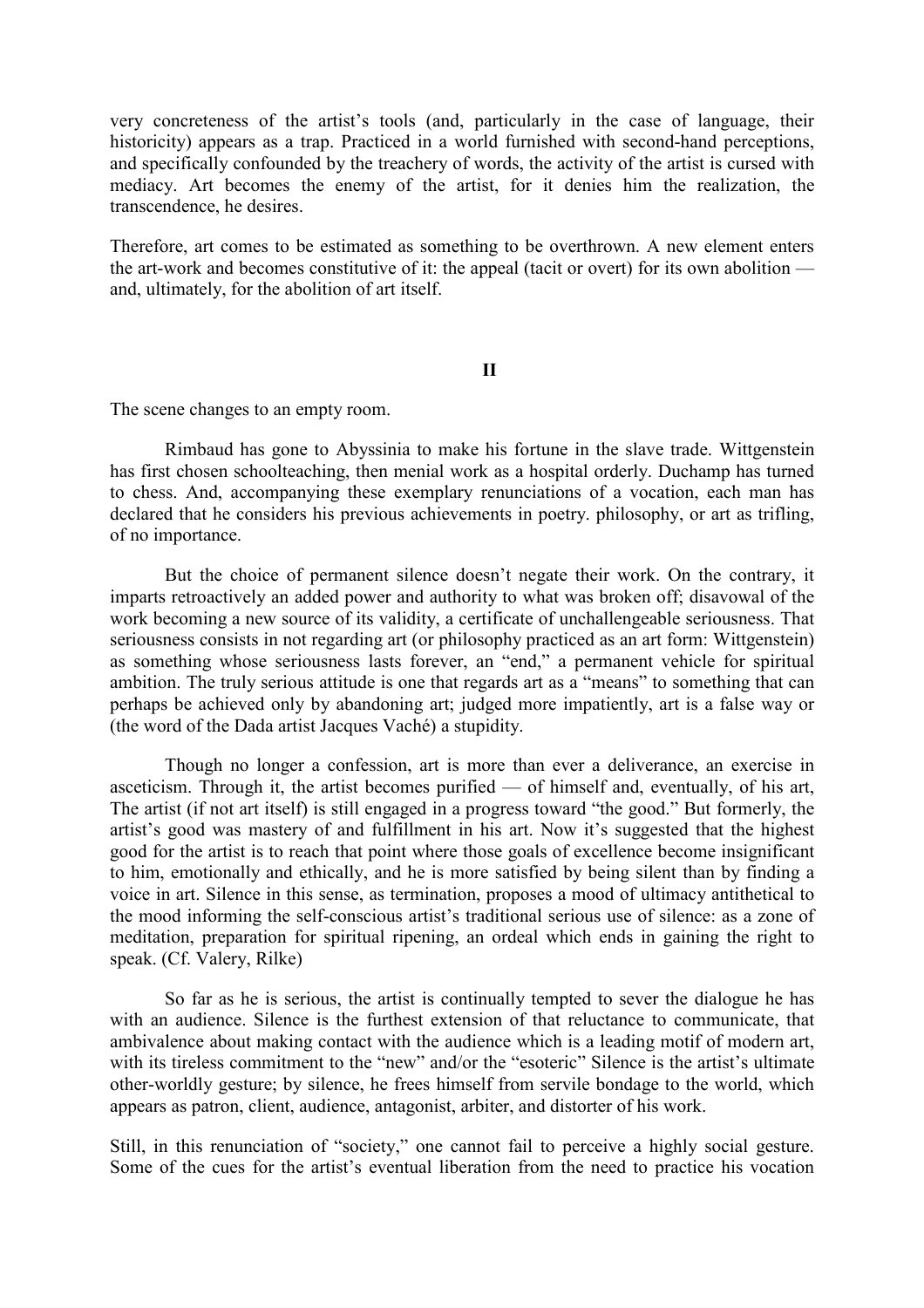come from observing his fellow artists and measuring himself against them. An exemplary decision of this sort can be made only after the artist has demonstrated that he possesses genius and exercised that genius authoritatively. Having already surpassed his peers, by the standards which he acknowledges, pride has only one place left to go. For, to be a victim of the craving for silence is to be, in still a further sense, superior to everyone else. It suggests that the artist has had the wit to ask more questions than other people, as well as that he possesses stronger nerves and higher standards of excellence. (That the artist can persevere in the interrogation of his art until he or it is exhausted isn't in doubt. As René Char has written, "No bird has the heart to sing in a thicket of questions")

## III

The exemplary modern artist's choice of silence isn't often carried to this point of final simplification, so that he becomes literally silent. More typically, he continues speaking, but in a manner that his audience can't hear. Most valuable art in our time has been experienced by audiences as a move into silence (or unintelligibility or invisibility or inaudibility); a dismantling of the artist's competence, his responsible sense of vocation — and therefore as an aggression against them.

Modern art's chronic habit of displeasing, provoking, or frustrating its audience can be regarded as a limited, vicarious participation in the ideal of silence which has been elevated as a prime standard of seriousness in the contemporary scene.

But it is also a contradictory form of participation in the ideal of silence. It's contradictory not only because the artist still continues making works of art, but also because the isolation of the work from its audience never lasts. With the passage of time and the intervention of newer, more difficult works, the artist's transgression becomes ingratiating, eventually legitimate. Goethe accused Kleist of having written his plays for an "invisible theatre." But in time the invisible theatre becomes "visible" The ugly and discordant and senseless become "beautiful." The history of art is a sequence of successful transgressions.

The characteristic aim of modern art, to be unacceptable to its audience, can be regarded as the inverse statement of the unacceptability to the artist of the very presence of an audience — in the familiar sense, an assembly of voyeuristic spectators. At least since Nietzsche observed in The Birth of Tragedy that an audience of spectators as we know it, those present whom the actors ignore, was unknown to the Greeks, a good deal of contemporary art seems moved by the desire to eliminate the audience from art, an enterprise that often presents itself as an attempt to eliminate "art" altogether. (In favor of "life"?)

Committed to the idea that the power of art is located in its power to negate, the ultimate weapon in the artist's inconsistent war with his audience is to verge closer and closer to silence. The sensory or conceptual gap between the artist and his audience, the space of the missing or ruptured dialogue, can also constitute the grounds for an ascetic affirmation. Samuel Beckett speaks of "my dream of an art unresentful of its insuperable indigence and too proud for the farce of giving and receiving." But there is no abolishing a minimal transaction, a minimal exchange of gifts, just as there is no talented and rigorous asceticism that doesn't produce a gain (rather than a loss) in the capacity for pleasure.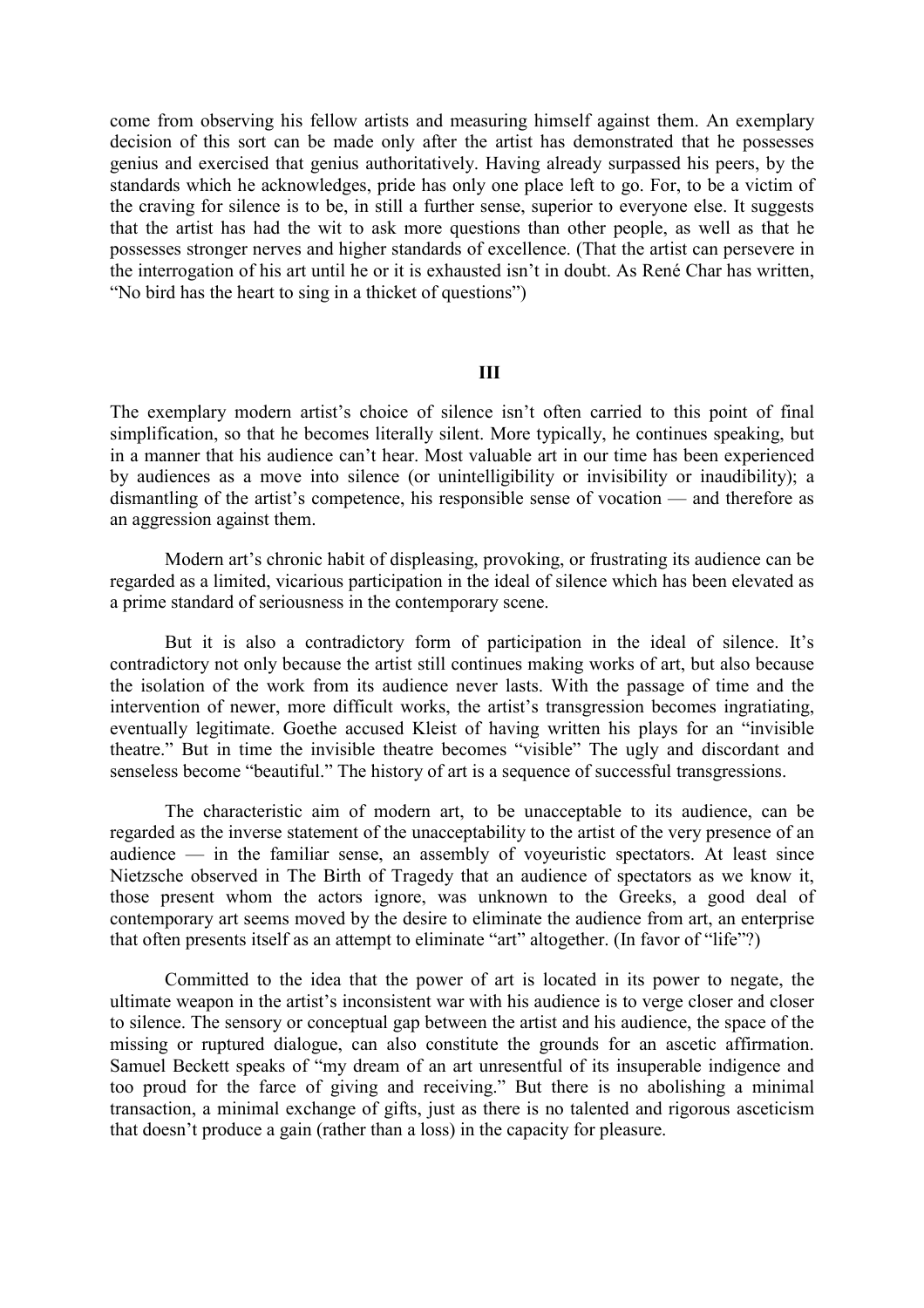And none of the aggressions committed intentionally or inadvertently by modern artists have succeeded in either abolishing the audience or transforming it into something else. (A community engaged in a common activity?) They cannot. As long as art is understood and valued as an "absolute" activity, it will be a separate, elitist one. Elites presuppose masses. So far as the best art defines itself by essentially "priestly" aims, it presupposes and confirms the existence of a relatively passive, never fully initiated, voyeuristic laity which is regularly convoked to watch, listen, read, or hear — and then sent away.

The most that the artist can do is to play with the different terms in this situation vis-avis the audience and himself. To analyse the idea of silence is to analyse his various alternatives within this essentially unalterable situation.

#### IV

How literally can the notion of silence be used with respect to art?

Silence exists as a decision  $-$  in the exemplary suicide of the artist (Kleist, Lautreamont), who thereby testifies that he has gone "too far"; and in such model renunciations by the artist of his vocation already cited.

Silence also exists as a punishment — self-punishment, in the exemplary madness of artists (Holderlin, Artaud) who demonstrate that one's very sanity may be the price of trespassing the accepted frontiers of consciousness; and, of course, in penalties (ranging from censorship and physical destruction of art-works to fines, exile, prison for the artist) meted out by "society" for the artist's spiritual nonconformity or for subversion of the group sensibility.

But silence can't exist in a literal sense as the experience of an audience. It would mean that the spectator was aware of no stimulus or that he was unable to make a response. But this can't happen or be induced programmatically. The non-awareness of any stimulus, the inability to make a response, can result only from a defective presentness on the part of the spectator, or a misunderstanding of his own reactions (misled by restrictive ideas about what would be a "relevant" response). But so far as any audience consists of sentient beings in a situation, there can be no such thing as having no response at all.

Nor can silence, in its literal state, exist as the property of an art work — even of works like Duchamp's readymades or Cage's 4'33", in which the artist has ostentatiously done no more to satisfy any established criteria of art than set the object in a gallery or situate the performance on a concert stage. There is no neutral surface, no neutral discourse, no neutral theme, no neutral form. Something is neutral only with respect to something else. (An intention? An expectation?) As a property of the work of art itself, silence can exist only in a cooked or nonliteral sense. (Put otherwise: if a work exists at all, its silence is only one element in it.) Instead of raw or achieved silence, one finds various moves in the direction of an ever-receding horizon of silence — moves which, by definition, can't ever be fully consummated. One result is a type of art which many people characterize pejoratively as dumb, depressed, acquiescent, cold. But these privative qualities exist in a context of the artist's objective intention, which is always discernible. To cultivate the metaphoric silence that's suggested by conventionally lifeless subjects (as in much of Pop Art) and to construct "minimal" forms which seem to lack emotional resonance are in themselves vigorous, often tonic choices.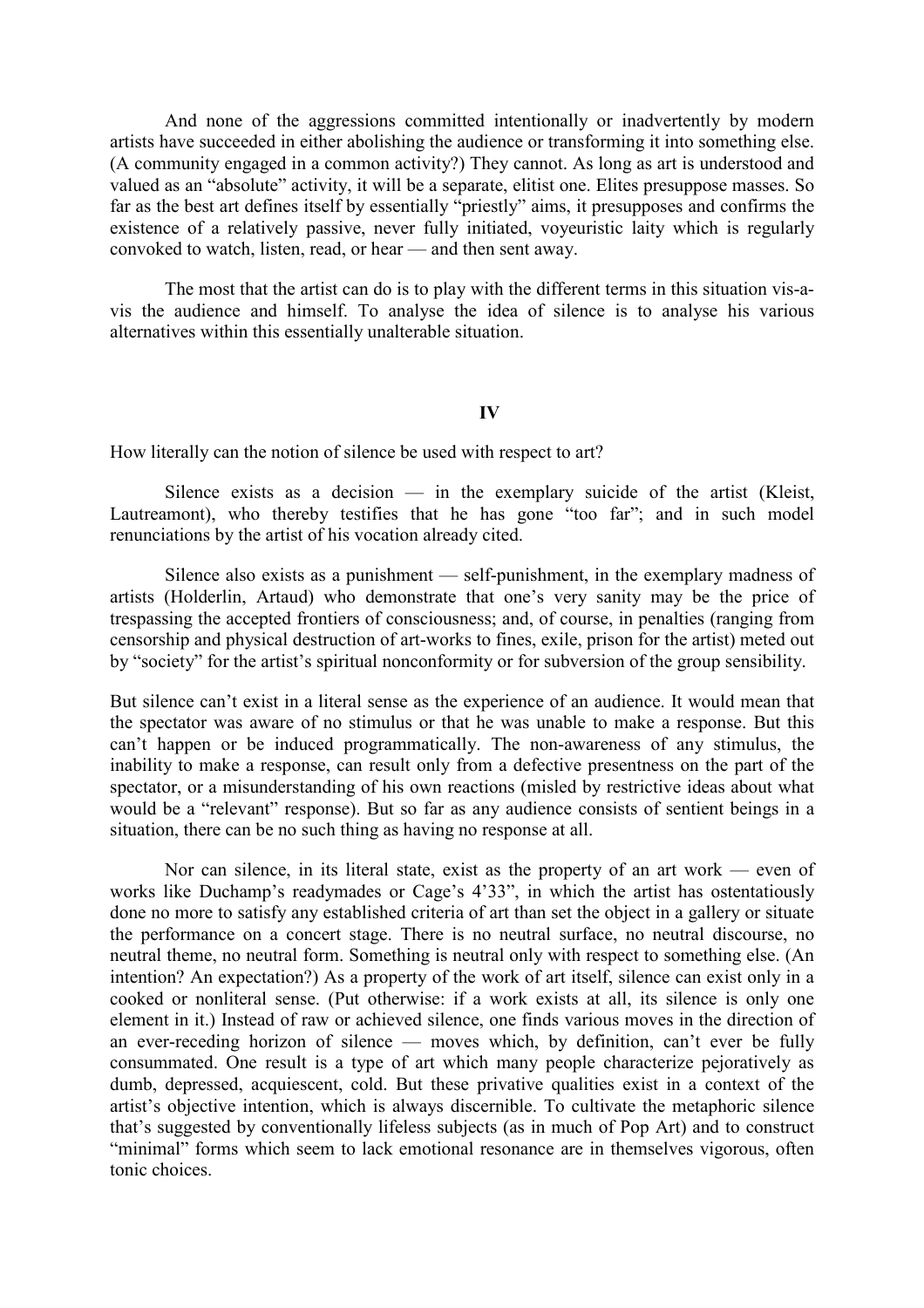And, finally, even without imputing objective intentions to the art-work, there remains the inescapable truth about perception: the positivity of all experience at every moment of it. As John Cage has insisted, "there is no such thing as silence. Something is always happening that makes a sound." (Cage has described how, even in a soundless chamber, he still heard at least two things: his heartbeat and the coursing of the blood in his head). Similarly, there is no such thing as empty space. As long as a human eye is looking there is always something to see. To look at something that's "empty" is still to be looking, still to be seeing something if only the ghosts of one's own expectations. In order to perceive fullness, one must retain an acute sense of the emptiness which marks it off; conversely, in order to perceive emptiness, one must apprehend other zones of the world as full. (In Through the Looking Glass,Alice comes upon a shop "that seemed to be full of all manner of curious things — but the oddest part of it all was that whenever she looked hard at any shelf, to make out exactly what it had on it, that particular shelf was always quite empty, though the others round it were crowded full as they could hold.")

"Silence" never ceases to imply its opposite and to demand on its presence. Just as there can't be "up" without "down" or "left" without "right," so one must acknowledge a surrounding environment of sound or language in order to recognize silence. Not only does silence exist in a world full of speech and other sounds, but any given silence takes its identity as a stretch of time being perforated by sound. (Thus, much of the beauty of Harpo Marx's muteness derives from his being surrounded by manic talkers.)

A genuine emptiness, a pure silence, are not feasible — either conceptually or in fact. If only because the art-work exists in a world furnished with many other things, the artist who creates silence or emptiness must produce something dialectical: a full void, an enriching emptiness, a resonating or eloquent silence. Silence remains, inescapably, a form of speech (in many instances, of complaint or indictment) and an element in a dialogue.

#### V

Aesthetic programs for a radical reduction of means and effects in art — including the ultimate demand, for the renunciation of art itself — can't be taken at face value, undialectically. These are neither consistent policies for artists nor merely hostile gestures aimed at audiences. Silence and allied ideas (like emptiness, reduction, the "zero degree") are boundary notions with a complex set of uses; leading terms of a particular spiritual and cultural rhetoric.

To describe silence as a rhetorical term is, of course. far from condemning this rhetoric as fraudulent or in bad faith. The truth of myths is never a literal truth. The myths of contemporary art can be evaluated only in terms of the diversity and fruitfulness of their application.

In my opinion, the myths of silence and emptiness are about as nourishing and viable as one could hope to see devised in an "unwholesome" time — which is, of necessity, a time in which "unwholesome" psychic states furnish the energies for most superior work in the arts today. At the same time, one can't deny the pathos of these myths.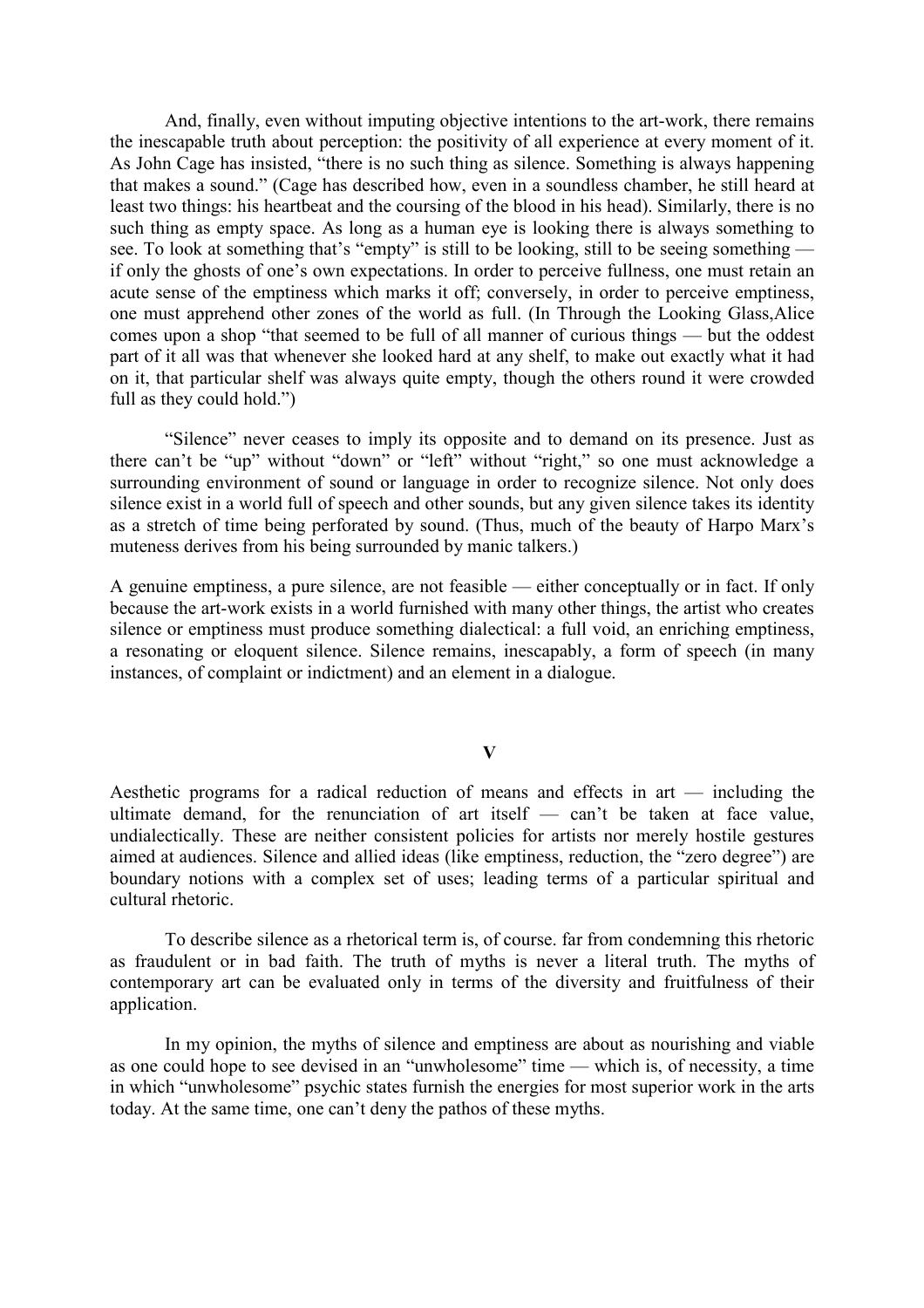This pathos arises from the fact that the idea of silence allows, essentially, only two types of valuable development. Either it is taken to the point of utter self-negation (as art) or else practiced in a form that is heroically, ingeniously inconsistent.

#### VI

The art of our time is noisy with appeals for silence.

A coquettish, even cheerful nihilism. One recognizes the imperative of silence, but goes on speaking anyway. Discovering that one has nothing to say, one seeks a way to say that

Beckett has announced the wish that art would renounce all further projects for disturbing matters on "the plane of the feasible," that art would retire, "weary of puny exploits. weary of pretending to be able, of being able, of doing a little better the same old thing, of going further along a dreary road." The alternative is an art consisting of "the expression that there is nothing to express, nothing with which to express, nothing from which to express, no power to express, no desire to express, together with the obligation to express." From where does this obligation derive? The very aesthetics of the death wish seems to make of that wish something incorrigibly lively.

Apollinaire says, "J'ai fait des gestes blancs parmi les solitudes." But he is making gestures.

Since the artist can't embrace silence literally and remain an artist, what the rhetoric of silence indicates is a determination to pursue his activity more deviously than ever before. One way is indicated by Breton's notion of the "full margin." The artist is enjoined to devote himself to filling up the periphery of the art-space, leaving the central area of usage blank. Art becomes privative, anemic — as suggested by the title of Duchamp's only effort at film making, "Anemic Cinema," a work from the period 1924-26. Beckett describes the idea of an "impoverished painting." painting which is "authentically fruitless, incapable of any image whatsoever." One of Jerzy Grotowski's manifestoes for his Theatre Laboratory in Poland is called "Plea for a Poor Theatre." But these programs for art's impoverishment must not be understood simply as terroristic admonitions to audiences, but as strategies for improving the audience's experience. The notions of silence, emptiness, reduction, sketch out new prescriptions for looking, hearing, etc. — specifically, either for having a more immediate, sensuous experience of art or for confronting the art work in a more conscious, conceptual way.

## VII

Consider the connection between the mandate for a reduction of means and effects in art, whose horizon is silence, and the faculty of attention. For, in one of its aspects, art is a technique for focusing attention, for teaching skills of attention. (While this aspect of art is not peculiar to it — the whole of the human environment might be described in this way, as a pedagogic instrument — it's surely a particular. intensive aspect of works of art.) The history of the arts is the discovery and formulation of a repertory of objects on which to lavish attention; one could trace exactly and in order how the eye of art has panned over our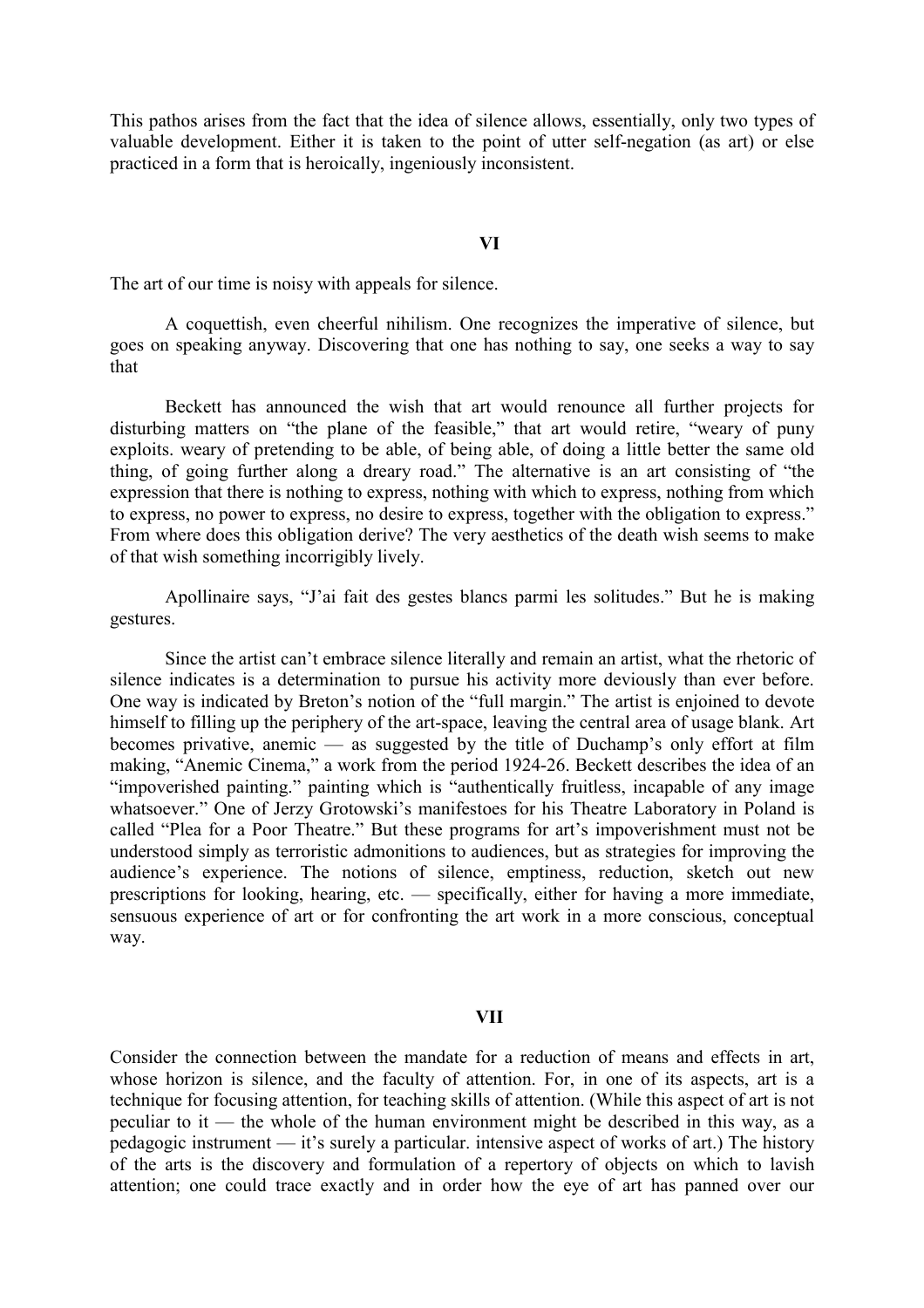environment, "naming," making its limited selection of things which people then become aware of as significant, pleasurable, complex entities. (As Oscar Wilde pointed out, people didn't see fogs before certain 19th century poets and painters taught them how to; surely, no one saw as much of the variety and subtlety of the human face before the era of the movies.)

Once, the artist's task seemed to be simply that of opening up new areas and objects of attention. That task is still acknowledged, but it has become problematic. The very faculty of attention has come into question, and been subjected to more rigorous standards. As Jasper Johns has said, "Already it's a great deal to see anything clearly, for we don't see anything clearly."

Perhaps the quality of the attention we bring to bear on something will be better (less contaminated, less distracted) the less we are offered. Furnished with impoverished art, purged by silence, one might then be able to begin to transcend the frustrating selectivity of attention, with its inevitable distortions of experience. Ideally, one should be able to pay attention to everything.

The motion is toward less and less. But never has "less" so ostentatiously advanced itself as "more."

In the light of the current myth, in which art aims to become a "total experience," soliciting total attention. the strategies of impoverishment and reduction indicate the most exalted ambition, art could adopt. Underneath what looks like a strenuous modesty, if not actual debility, one may discern an energetic secular blasphemy: the wish to attain the unfettered, unselective, total consciousness of "God."

## VIII

Language seems a privileged metaphor for expressing the mediated character of art-making and the art-work. On the one hand, speech is both an immaterial medium (compared with, say, images) and a human activity with an apparently essential stake in the project of transcendence, of moving beyond the singular and contingent (all words being abstractions, only roughly based on or making reference to concrete particulars). But, on the other hand, language is the most impure, the most contaminated, the most exhausted of all the materials out of which art is made.

This dual character of language — its, abstractness, and its "fallenness" in history can serve as a microcosm of the unhappy character of the arts today. Art is so far along the labyrinthine pathways of the project of transcendence that it's hard to conceive of it turning back, short of the most drastic and punitive "cultural revolution." Yet at the same time, art is foundering in the debilitating tide of what once seemed the crowning achievement of European thought: secular historical consciousness. In little more than two centuries, the consciousness of history has transformed itself from a liberation, an opening of doors, blessed enlightenment, into an almost insupportable burden of self-consciousness. It's impossible for the artist to write a word (or render an image or make a gesture) that doesn't remind him of something. Up to a point, the community and historicity of the artist's means are implicit in the very fact of intersubjectivity: each person is a being-in-a-world. But this normal state of affairs is felt today (particularly in the arts using language) as an extraordinary, wearying problem.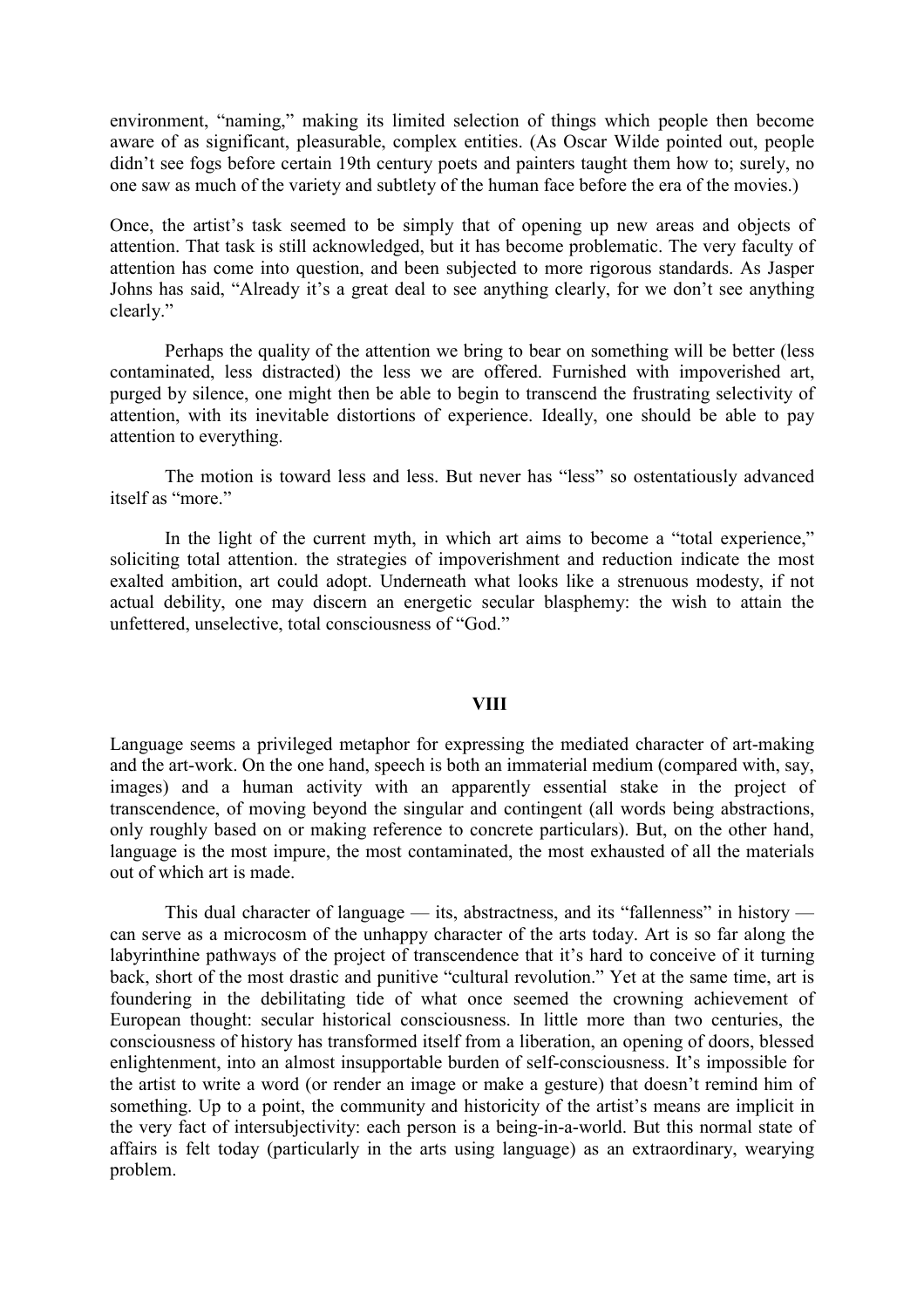As Nietzsche said: "Our pre-eminence: we live in the age of comparison, we can verify as has never been verified before." Therefore, "we enjoy differently, we suffer differently: our instinctive activity is to compare an unheard number of things."

Language is experienced not merely as something shared but something corrupted, weighed down by historical accumulation. Thus, for each conscious artist, the creation of a work means dealing with two potentially antagonistic domains of meaning and their relationships. One is his own meaning (or lack of it); the other is the set of second-order meanings which both extend his own language and also encumber, compromise, and adulterate it. The artist ends by choosing between two inherently limiting alternatives. He is forced to take a position that's either servile or insolent: either he flatters or appeases his audience, giving them what they already know, or he commits an aggression against his audience, giving them what they don't want.

Modern art thus transmits in full the alienation produced by historical consciousness. Whatever the artist does is in (usually conscious) alignment with something else already done, producing a compulsion to be continually rechecking his situation. His own stance with those of his predecessors and contemporaries. Compensating for this ignominious enslavement to history, the artist exalts himself with the dream of a wholly ahistorical, and therefore unalienated, art.

## IX

Art that is "silent" constitutes one approach to this visionary, ahistorical condition.

Consider the difference between "looking" and "staring." A look is (at least, in part) voluntary; it is also mobile, rising and falling in intensity as its foci of interest are taken up and then exhausted. A stare has, essentially, the character of a compulsion; it is steady, unmodulated, "fixed."

Traditional art invites a look. Art that's silent engenders a stare. In silent art, there is (at least in principle) no release from attention, because there has never, in principle, been any soliciting of it. A stare is perhaps as far from history, as close to eternity, as contemporary art can get.

# X

Silence is a metaphor for a cleansed, noninterfering vision, in which one might envisage the making of art-works that are unresponsive before being seen, unviolable in their essential integrity by human scrutiny. The spectator would approach art as he does a landscape. A landscape doesn't demand from the spectator his "understanding," his imputations of significance, his anxieties and sympathies; it demands, rather, his absence, that he not add anything to it. Contemplation, strictly speaking, entails self-forgetfulness on the part of the spectator: an object worthy of contemplation is one which, in effect, annihilates the perceiving subject.

It is to such an ideal plenitude to which the audience can add nothing, analogous to the aesthetic relation to "nature," that a great deal of contemporary art aspires — through. various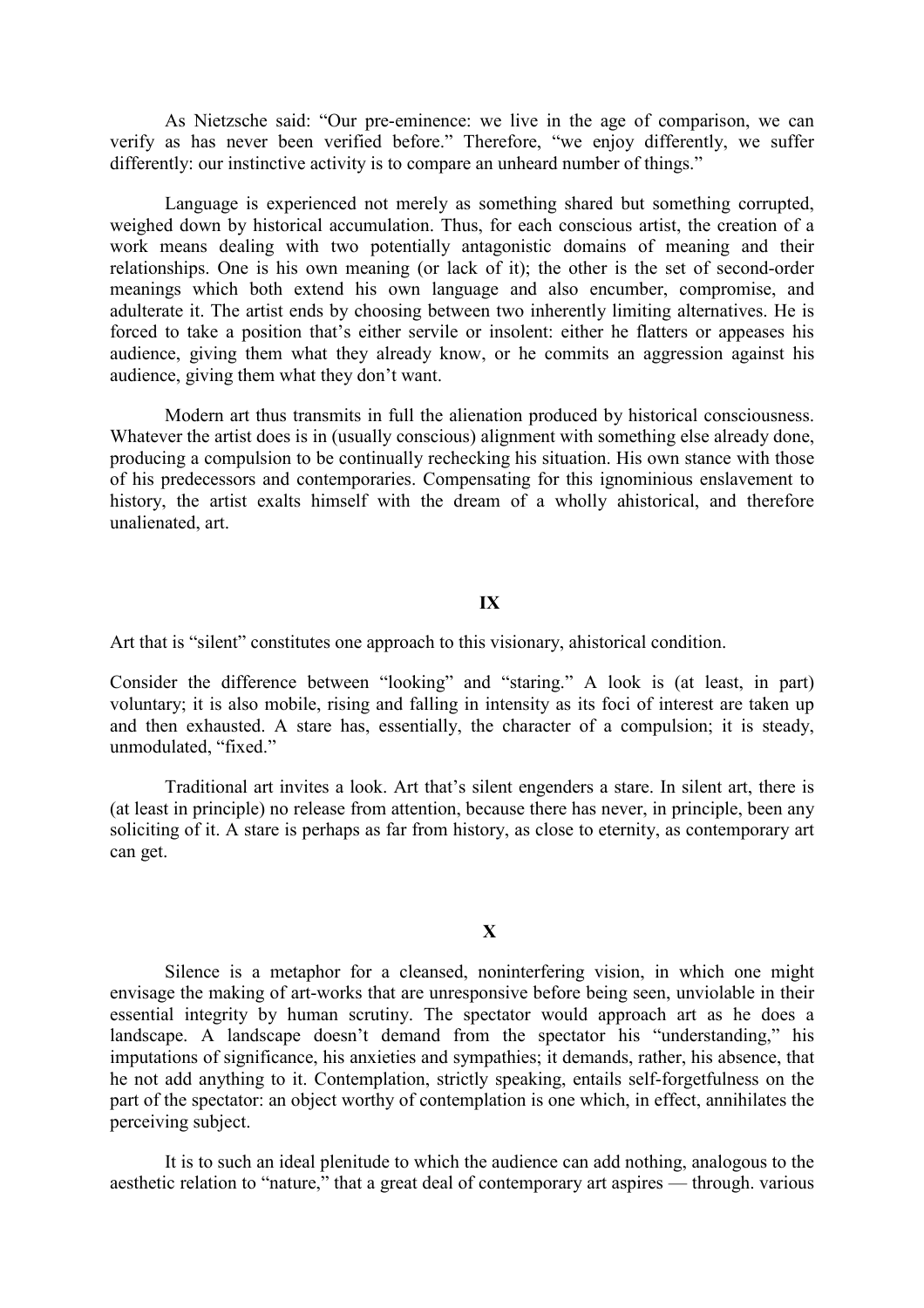strategies of blandness, of reduction, of deindividuation, of alogicality. In principle, the audience may not even add its thought. All objects, so conceived, are truly full. This is what Cage must mean when, right after explaining that there is no such thing as silence because something is always happening that makes a sound, he says "No one can have an idea once he starts really listening."

Plenitude — experiencing all the space as filled, so that ideas cannot enter — means impenetrability, opaqueness. For a person to become silent is to become opaque for the other; somebody's silence opens up an array of possibilities for interpreting that silence, for imputing speech to it.

The ways in which this opaqueness induces anxiety, spiritual vertigo, is the theme of Bergman's Persona. The theme is reinforced by the two principal attributions one is invited to make of the actress' deliberate silence. Considered as a decision relating to herself, it is apparently the way she has chosen to give form to the wish for ethical purity; but it is also, as behavior, a means of power, a species of sadism, a virtually inviolable position of strength from which to manipulate and confound her nurse-companion, who is charged with the burden of talking.

But it's possible to conceive of the opaqueness of silence more positively, free from anxiety. For Keats, the silence of the Grecian urn is a locus for spiritual nourishment: "unheard" melodies endure, whereas those that pipe to "the sensual ear" decay. Silence is equated with arresting time ("slow time"). One can stare endlessly at the Grecian urn. Eternity, in the argument of Keats' poem, is the only interesting stimulus to thought and also presents us with the sole occasion for coming to the end of mental activity, which means endless, unanswered questions ("Thou, silent form, cost tease us out of thought/As cloth eternity"), so that one can arrive at a final equation of ideas ("Beauty is truth, truth beauty") which is both absolutely vacuous and completely full. Keats' poem quite logically ends in a statement that will seem, if one hasn't followed his argument, like empty wisdom, like banality. Time, or history, becomes the medium of definite, determinate thought. The silence of eternity prepares for a thought beyond thought, which must appear from the perspective of traditional thinking and the familiar uses of the mind as no thought at all — though it may rather be an emblem of new, "difficult" thinking.

## XI

Behind the appeals for silence lies the wish for a perceptual and cultural clean slate. And, in its most hortatory and ambitious version, the advocacy of silence expresses a mythic project of total liberation. What's envisaged is nothing less than the liberation of the artist from himself, of art from the particular art work, of art from history, of spirit from matter, of the mind from its perceptual and intellectual limitations.

What a few people know now is that there are ways of thinking that we don't yet know about. Nothing could be more important or precious than that knowledge, however unborn. The sense of urgency, the spiritual restlessness it engenders cannot be appeased. Surely, it's some of that energy which has spilled over into the radical art of this century. Through its advocacy of silence, reduction, etc., art commits an act of violence upon itself, turning art into a species of auto-manipulation, of conjuring — trying to help bring these new ways of thinking to birth.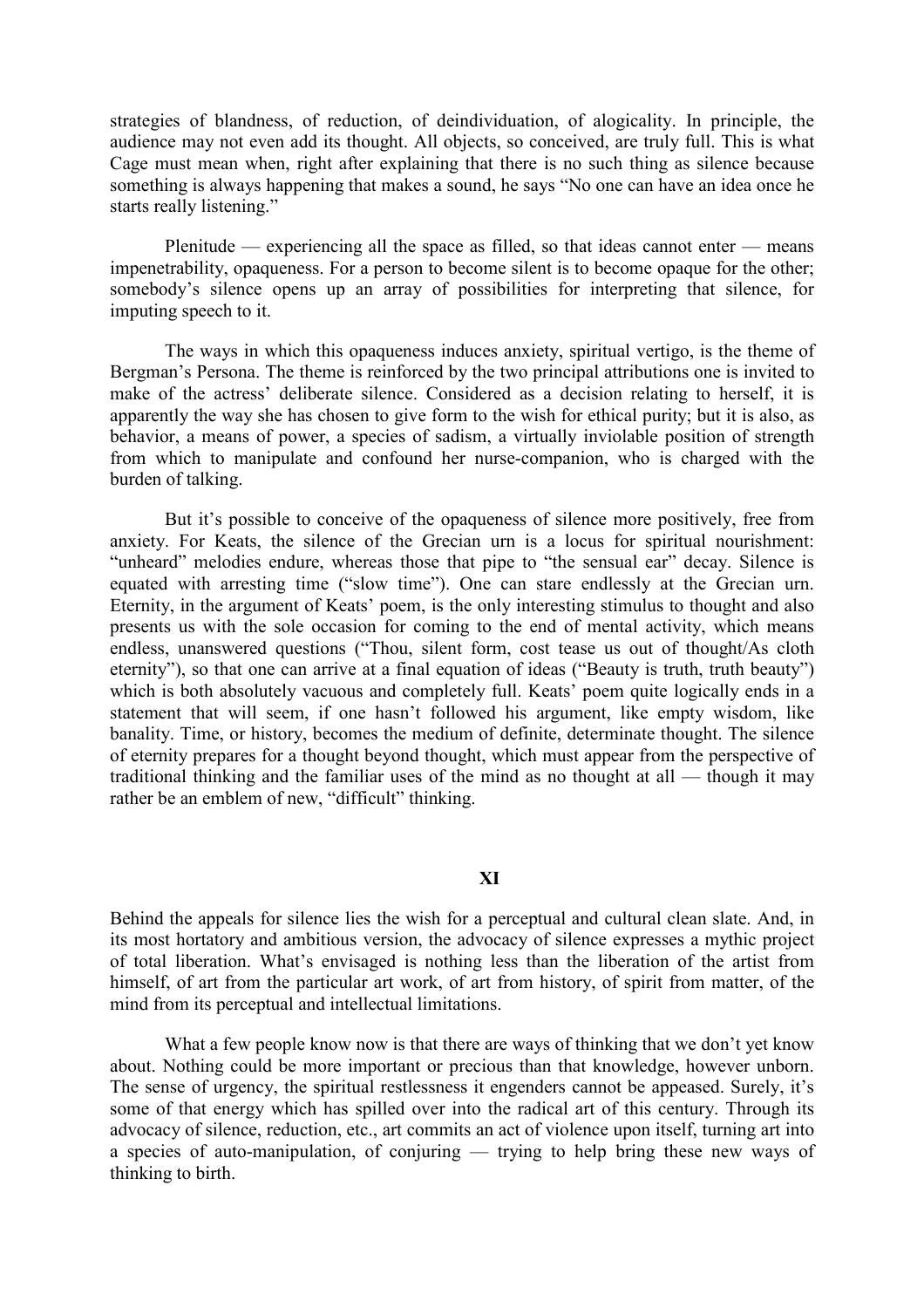Silence is a strategy for the transvaluation of art, art itself being the herald of an anticipated radical transvaluation of human values. But the success of this strategy must mean its eventual abandonment, or at least its significant modification.

Silence is a prophecy, one which the artist's actions can be understood as attempting to fulfill and to reverse.

As language always points to its own transcendence in silence, silence always points to its own transcendence — to a speech beyond silence.

But can the whole enterprise become an act of bad faith if the artist knows this, too?

## XII

A famous quotation: "Everything that can be thought at all can be thought clearly. Everything that can be said at all can be said clearly. But not everything that can be thought can be said."

Notice that Wittgenstein, with his scrupulous avoidance of the psychological issue, doesn't ask why, when, and in what circumstances someone would want to put into words "everything that can be thought" (even if he could), or even to utter (whether clearly or not) "everything that could be said."

## XIII

Of everything that's said, one can ask: why? (Including: why should I say that? And: why should I say anything at all?)

To this I would add the thesis that, strictly speaking, nothing that's said is true. (Though one can be the truth, one can't ever say it.)

Still, things that are said can sometimes be helpful — which is what people ordinarily mean when they consider something said to be true. Among its many uses, speech can enlighten, relieve, confuse, exalt, infect, antagonize, gratify, grieve, stun, animate. While language is regularly used to inspire to action, some verbal statements, either written or oral, of a highly stylized kind are themselves used as the performing of an action (as in promising, swearing, bequeathing). Another use of speech, if anything more common than that of provoking actions: speech provokes further speech. But speech can silence, too. This indeed is how it must be; without the polarity of silence, the whole system of language would fail. And beyond its generic function as the dialectical opposite of speech, silence — like speech — has its more specific, less inevitable uses, too.

One use for silence: certifying the absence or renunciation of thought. This use of silence is often employed as a magical or mimetic procedure in repressive social relationships. as in the regulations about speaking to superiors in the Jesuit order and in the disciplining of children. (It should not be confused with the practice of certain monastic disciplines, such as the Trappist order, in which silence is both an ascetic act and a bearing witness to the condition of being perfectly "full.")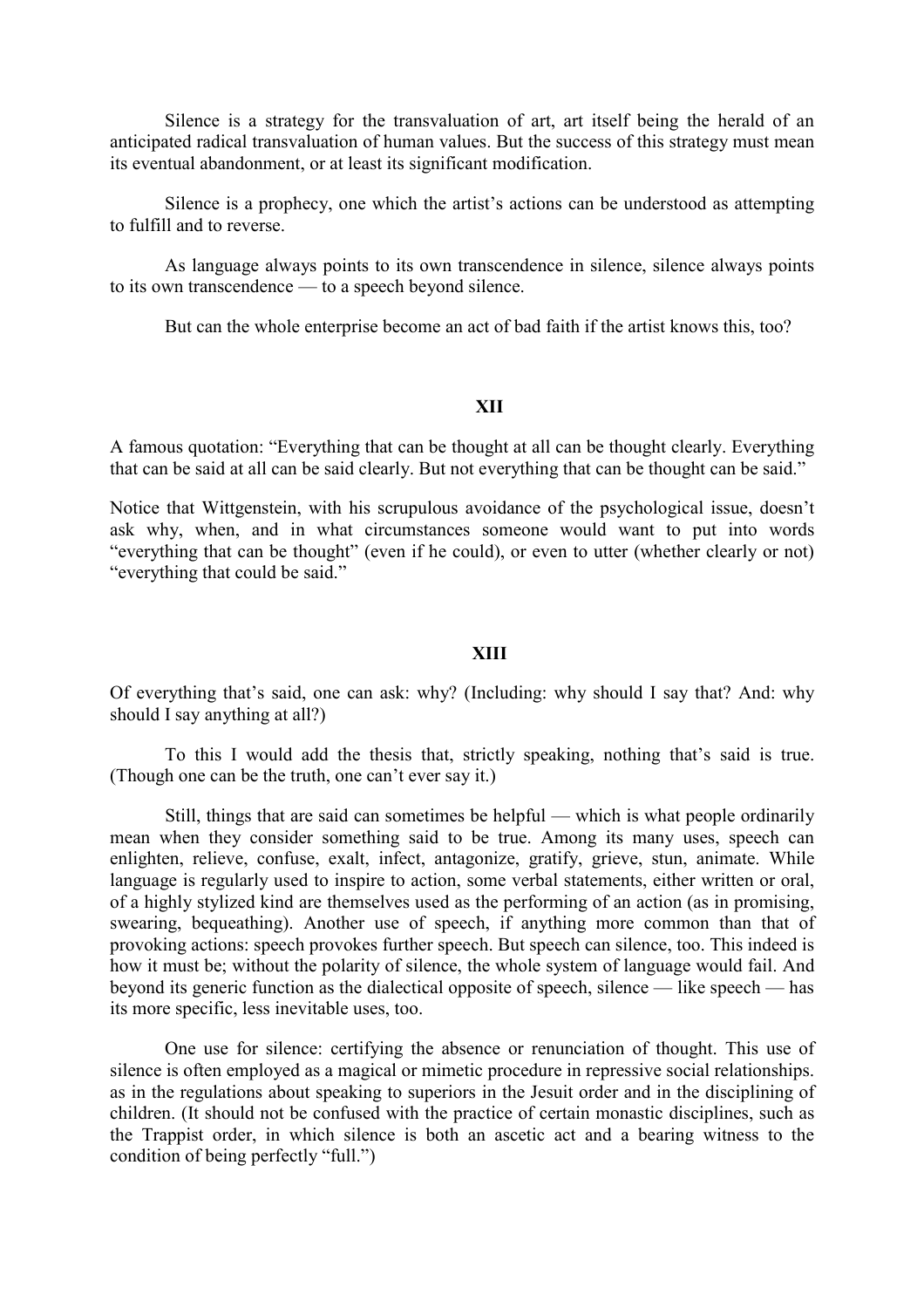Another, apparently opposed, use for silence: certifying the completion of thought. (Karl Jaspers: "He who has the final answers can no longer speak to the other, as he breaks off genuine communication for the sake of what he believes in.")

Still another use for silence: providing time for the continuing or exploring of thought. Notably, speech closes off thought. (Cf., the enterprise of criticism, in which there seems no way for a critic not to assert that a given artist is this, he's that, etc.) But if one decides an issue isn't closed, it's not. This is presumably the rationale behind the voluntary experiments in silence that some contemporary spiritual athletes, lIke Buckminister Fuller, have undertaken, and the element of wisdom in the otherwise mainly authoritarian, philistine silence of the orthodox Freudian psychoanalyst. Silence keeps things "open."

Still another use for silence: furnishing or aiding speech to attain its maximum integrity or seriousness. Everyone has experienced how, when punctuated by long silences, words weigh more; they become almost palpable. Or how, when one talks less, one starts feeling more fully one's physical presence in a given space. Silence undermines "bad speech," by which I mean dissociated speech — speech dissociated from the body (and, therefore, from feeling), speech not organically informed by the sensuous presence and concrete particularity of the speaker and of the individual occasion for using language. Unmoored from the body, speech deteriorates. It becomes false, inane, ignoble, weightless. Silence can inhibit or counteract this tendency, providing a kind of ballast, monitoring and even correcting language when it becomes inauthentic.

Given these perils to the authenticity of language (which doesn't depend on the character of any isolated statement or even group of statements, but on the relation of speaker, speech, and situation), the hypothetical project of saying clearly "everything that can be said" suggested by Wittgenstein's remarks looks fearfully complicated. (How much time would one have? Would one have to speak quickly?) The philosopher's hypothetical universe of clear speech (which assigns to silence only "that whereof one cannot speak") would seem to be a moralists, or a psychiatrist's, nightmare — at the least, a place no one should lightheartedly enter. Is there anyone who wants to say "everything that could be said"? The psychologically plausible answer would seem to be no. But yes is plausible, too — as a rising ideal of modern culture. Isn't that what many people do want today — to say everything that can be said? But this aim cannot be maintained without inner conflict, in part inspired by the spread of the ideals of psychotherapy, people are yearning to say "everything" (thereby, among other results, further undermining the crumbling distinction between public and private endeavors, between information and secrets). But, in an overpopulated world being connected by global electronic communication and jet travel at a pace too rapid and violent for an organically sound person to assimilate without shock, people are also suffering from a revulsion at any further proliferation of speech and images. Such different factors as the unlimited "technological reproduction" and near-universal diffusion of both printed language and speech as well as images (from "news" to "art objects"), and the degenerations of public language within the realms of politics and advertising and entertainment, have produced, especially among the better educated inhabitants of what sociologists call "modern mass society," a devaluation of language. (I should argue, contrary to McLuhan, that a devaluation of the power and credibility of images has taken place that's no less profound than. and essentially similar to, that afflicting language.) And, as the prestige of language falls, that of silence rises.

I am alluding, at this point, to the sociological context of the contemporary ambivalence toward language. The matter, of course, goes much deeper than this. In addition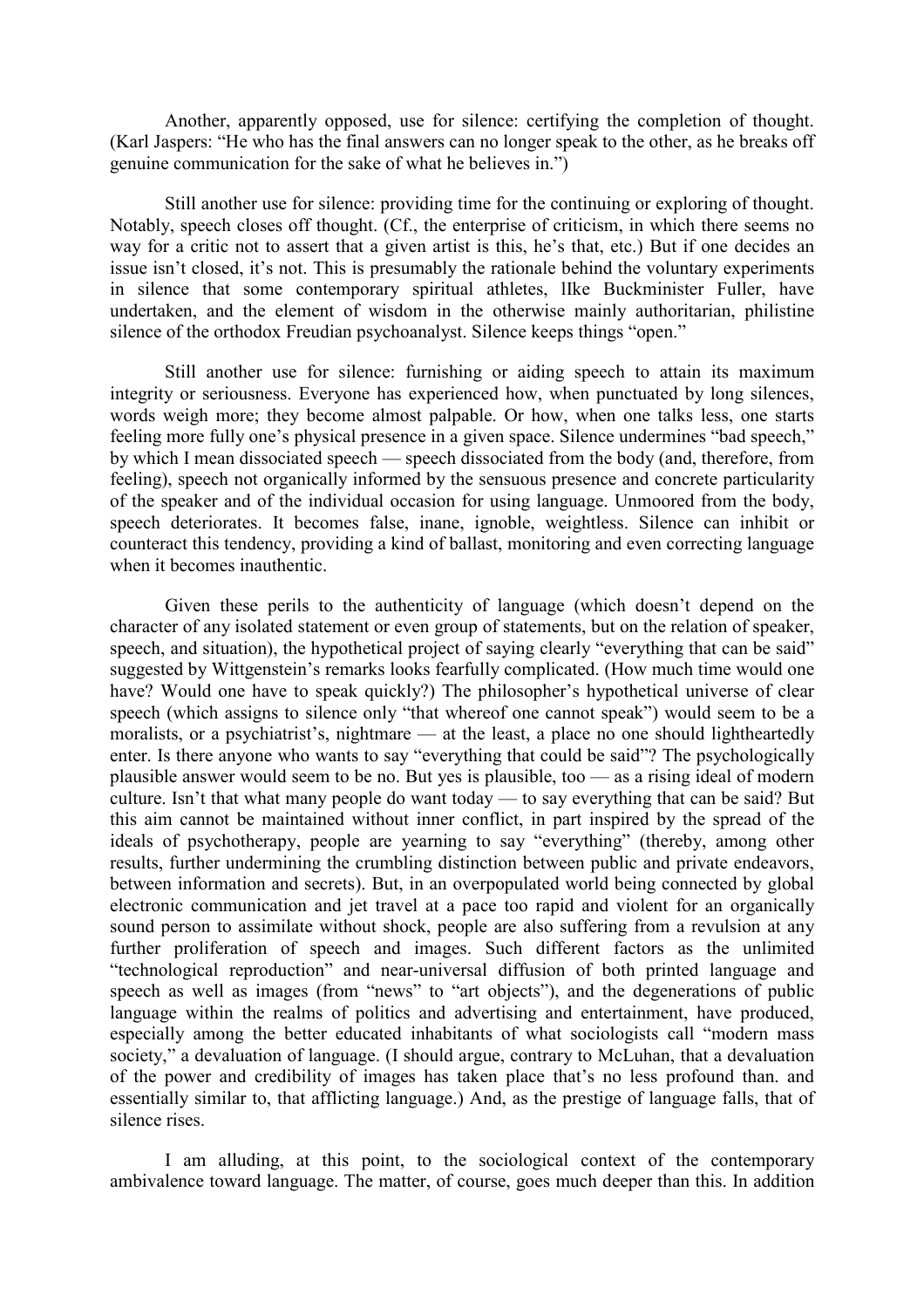to the specific sociological determinants that must be counted in, one must recognize the operation of something like a perennial discontent with language that has been formulated in each of the major civilizations of the Orient and Occident, whenever thought reaches a certain high, excruciating order of complexity and spiritual seriousness.

Traditionally, it has been through the religious vocabulary. with its meta-absolutes of "sacred" and "profane," "human" and "divine," that the disaffection with language itself has been charted. In particular, the antecedents of art's dilemmas and strategies Are to be found in the radical wing of the mystical tradition. (Cf., among Christian texts, the Mystica Theologica of Dionysius the Areopagite, the anonymous Cloud of Unknowing. the writings of Jacob Boehme and Meister Eckhart; and parallels in Zen and Taoist texts and in the writings of the Sufi mystics.) The mystical tradition has always recognized, in Norman Brown's phrase, "the neurotic character of language. (Boehme says the language that Adam spoke was different from all known languages. He calls it "sensual speech," the unmediated expressive instrument of the senses, proper to beings integrally part of sensuous nature — that is, still employed by all the animals except that sick animal, man. This, which Boehme calls the only "natural language," the sole language free from distortion and illusion, is what man will speak again when he recovers paradise.) But in our time, the most striking developments of such ideas have been made by artists (along with certain psychotherapists) rather than by the timid legatees of the religious traditions.

Explicitly in revolt against what is deemed to be the dessicated, categorized life of the ordinary mind, the artist issues his own call for a revision of language. A good deal of contemporary art is moved by this quest for a consciousness purified of contaminated language and, in some versions, of the distortions produced by conceiving the world exclusively in conventional verbal (in their debased sense, "rational" or "logical") terms. Art itself becomes a kind of counter-violence, seeking to loosen the grip upon consciousness of the habits of lifeless, static verbalization, presenting models of "sensual speech."

If anything, the volume of discontent has been turned up since the arts inherited the problem of language from religious discourse. It's not just that words, ultimately, won't do for the highest aims of consciousness; or even that they get in the way. Art expresses a double discontent. We lack words, and we have too many of them. It reflects a double complaint. Words are crude, and they're also too busy — inviting a hyperactivity of consciousness which is not only dysfunctional, in terms of human capacities of feeling and acting, but which actively deadens the mind and blunts the senses.

Language is demoted to the status of an event. Something takes place in time, a voice speaking which points to the "before" and to what comes "after" an utterance: silence. Silence, then, is both the precondition of speech, and the result or aim of properly directed speech. On this model, the artist's activity is the creating or establishing of silence; the efficacious art work leaves silence in its wake. Silence, administered by the artist, is part of a program of perceptual and cultural therapy, often on the model of shock therapy rather than persuasion. Even if the artist's medium is words, he can share in this task: language can be employed to check language, to express muteness. Mallarmé thought it was precisely the job of poetry. using words, to clean up our word-clogged reality — by creating silences around things. Art must mount a full-scale attack on language itself, by means of language and its surrogates, on behalf of the standard of silence.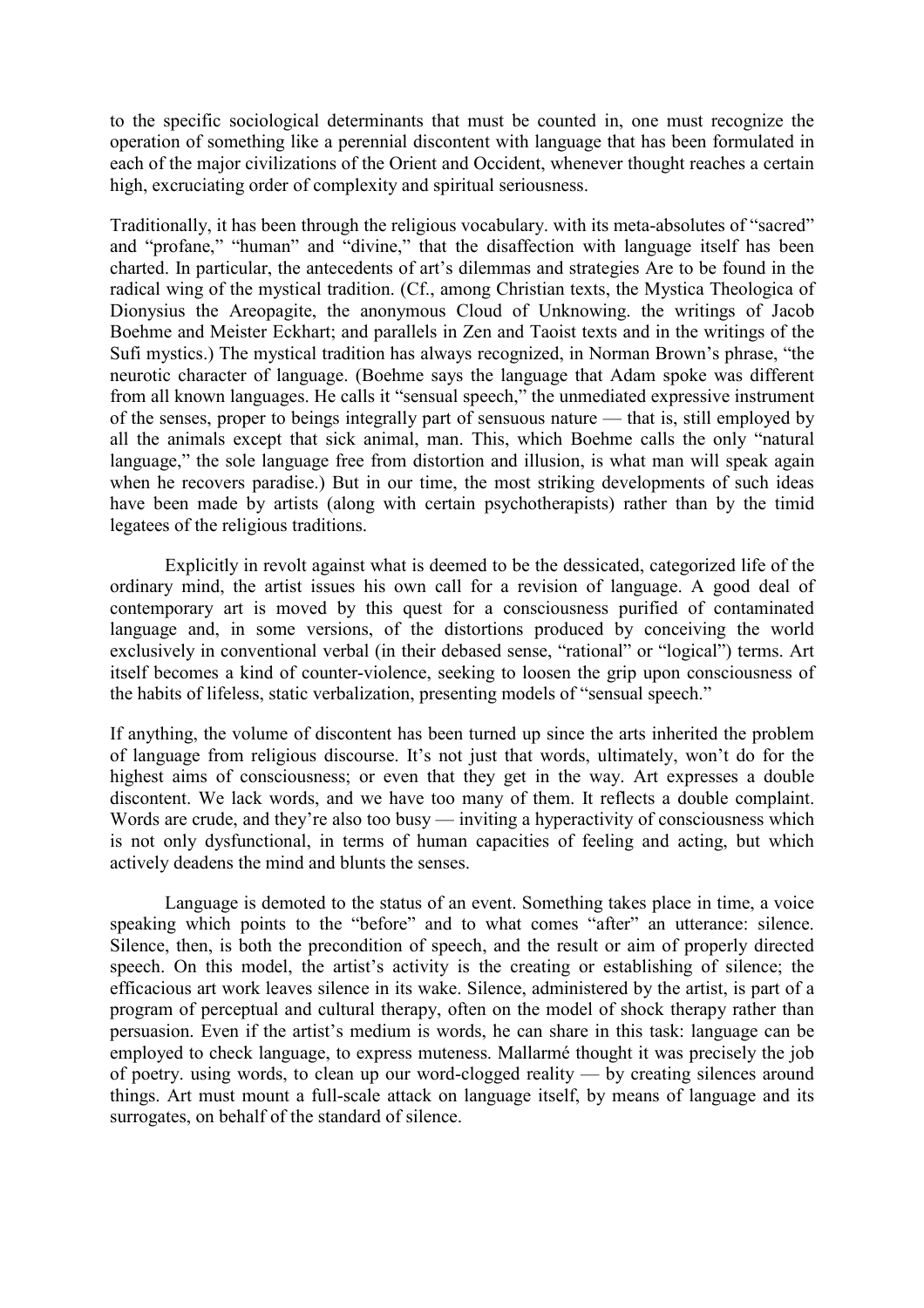In the end, the radical critique of consciousness (first delineated by the mystical tradition, now administered by unorthodox psychotherapy and high modernist art) always lays the blame on language. Consciousness, experienced as a burden, is conceived of as the memory of all the words that have ever been said.

Krishnamurti claims that we must give up psychological, as distinct from factual, memory. Otherwise, we keep filling up the new with the old, closing off experience by hooking each experience into the last.

We must destroy continuity (which is insured by psychological memory), by going to the end of each emotion or thought.

And after the end, what supervenes (for a while) is silence.

## XV

In his 4th Duino Elegy, Rilke gives a metaphoric statement of the problem of language and recommends a procedure for approaching as far toward the horizon of silence as he considers feasible. A prerequisite of "emptying out" is to be able to perceive what one is "full of," what words and mechanical gestures one is stuffed with. like a doll; only then, in polar confrontation with the doll, does the "angel" appear, a figure representing an equally inhuman though "higher" possibility, that of an entirely unmediated, trans-linguistic apprehension. Neither doll nor angel, human beings remain situated within the kingdom of language. But for nature, then things, then other people, then the textures of ordinary life to be experienced from a stance other than the crippled one of mere spectatorship, language must regain its chastity. As Rilke describes it in the 9th Elegy, the redemption of language (which is to say, the redemption of the world through its interiorization in consciousness) is a long, infinitely arduous task. Human beings are so "fallen" that they must start simply, with the simplest linguistic act: the naming of things. Perhaps no more than this minimal function can be preserved from the general corruption of language. Rilke suggests that language may very well have to remain within a permanent state of reduction. Though perhaps. when this spiritual exercise of confining language to naming is perfected, it may be possible to pass on to other, more ambitious uses of language, no more must be attempted than will allow consciousness to be unestranged from itself.

For Rilke the overcoming of the alienation of consciousness is conceivable; and its means are not, as in the radical myths of the mystics, through transcending language altogether. It is enough. according to Rilke, to cut back drastically the scope and use of language. A tremendous spiritual preparation (the contrary of "alienation") is required for this deceptively simple act of naming: nothing less than the scouring and harmonious sharpening of the senses (the very opposite of such violent projects, with roughly the same end and informed by the same hostility to verbal-rational culture, as "systematically deranging the senses").

Rilke's remedy lies halfway between exploiting the numbness of language as a gross, fully-installed cultural institution and yielding to the suicidal vertigo of pure silence. But this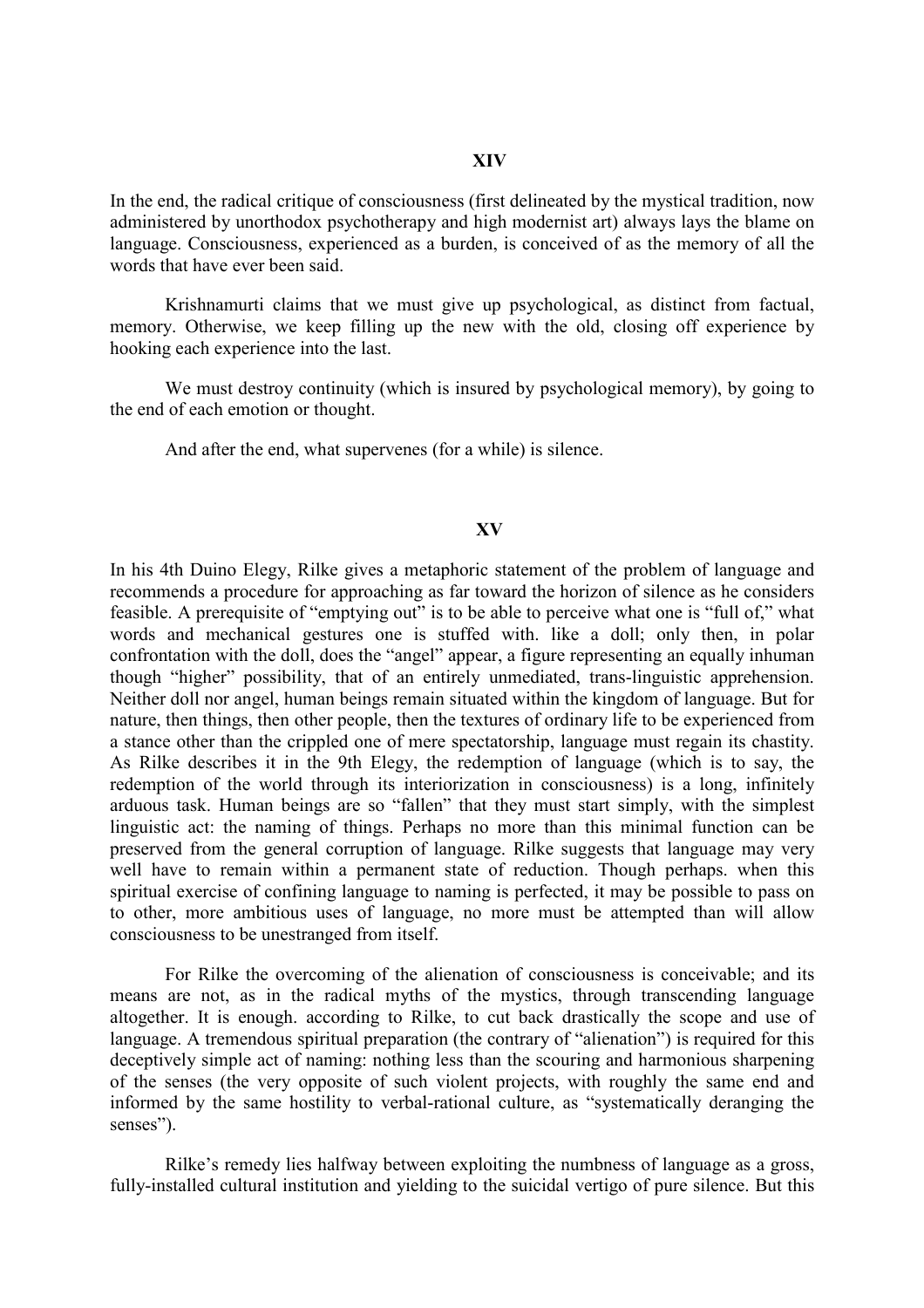middle ground of reducing language to naming can be claimed in quite another way than his. Contrast the benign nominalism proposed by Rilke (and proposed and practiced by Francis Ponge) with the brutal nominalism adopted by many other artists. The more familiar recourse of modern art to the aesthetics of the catalogue, the inventory, is not made — as in Rilke with an eye to "humanizing" things, but rather to confirming their inhumanity, their impersonality, their indifference to and separateness from human concerns. (Examples of the "inhumane" preoccupation with naming: Roussel's Impressions of Africa: the silk-screen paintings and early films of Andy Warhol; the early novels of Alain Robbe-Grillet, which attempt to confine language to the function of bare physical description and location.)

Rilke and Ponge assume that there are priorities: rich as opposed to vacuous objects, events with a certain allure. (This is the incentive for trying to peel back language, allowing the "things" themselves to speak.) More decisively, they assume that if there are states of false (language-clogged) consciousness, there are also authentic states of consciousness — which it's the function of art to promote. The alternative view denies the traditional hierarchies of interest and meaning, in which some things have more "significance" than others. The distinction between true and false experience, true and false consciousness is also denied: in principle, one should desire to pay attention to everything. It's this view, most elegantly formulated by Cage though one finds its practice everywhere, that leads to the art of the inventory, the catalogue, surfaces; also "chance." The function of art isn't to promote any specific experience, except the state of being open to the multiplicity of experience, which ends in practice by a decided stress on things usually considered trivial or unimportant.

The attachment of contemporary art to the "minimal" narrative principle of the catalogue or inventory seems almost a parody of the capitalist world-view, in which the environment is atomized into "items" (a category embracing things and persons. works of art and natural organisms), and in which every item is a commodity — that is. a discrete, portable object. There is a general leveling of value promoted in the art of inventory, which is itself only one of the possible approaches to an ideally uninflected discourse. Traditionally, the effects of an art-work have been unevenly distributed, in order to induce in the audience a certain sequence of experience: first arousing, then manipulating, and eventually fulfilling emotional expectations. What is proposed now is a discourse without emphases in this traditional sense. (Again, the principle of the stare as opposed to the look.)

Such art could also be described as establishing great "distance" (between spectator and art object, between the spectator and his emotions). But, psychologically, distance often is involved with the most intense state of feeling, in which the distance or coolness or impersonality with which something is treated measures the insatiable interest that thing has for us. The distance that a great deal of "anti-humanist" art proposes is actually equivalent to obsession — an aspect of the involvement in "things" of which the "humanist" nominalism of Rilke has no intimation.

#### XVI

"There is something strange in the acts of writing and speaking," Novalis wrote in 1799. "The ridiculous and amazing mistake people make is to believe they use words in relation to things. They are unaware of the nature of language — which is to be its own and only concern, making it so fertile and splendid a mystery. When someone talks just for the sake of talking he is saying the most original and truthful thing he can say."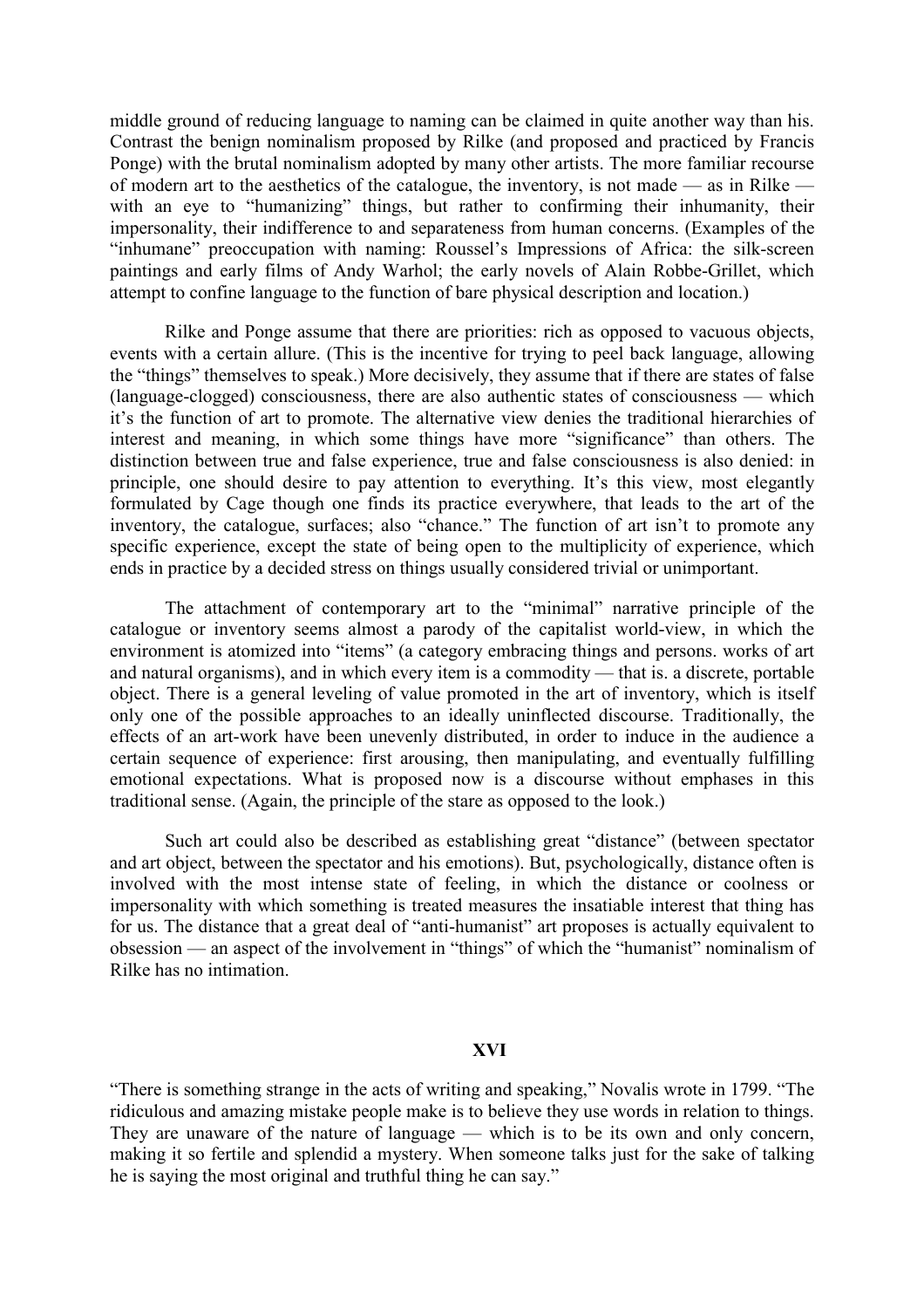Novalis' statement may help explain something that at first seems paradoxical: that the age of the widespread advocacy of art's silence should also contain an increasing number of works of art that babble. Verbosity and repetitiveness is a particularly noticeable tendency in the temporal arts of prose, fiction, music, film, and dance, many of which appear to cultivate a kind of ontological stammer — facilitated by their refusal to heed the incentives for a clean, anti-redundant discourse supplied by linear, beginning-middle-and-end construction. But actually, there's no contradiction. For the contemporary appeal for silence has never indicated merely a hostile dismissal of language. It also signifies a very high estimate of language — of its powers, of its past health, and of the current dangers it poses to a free consciousness. From this intense and ambivalent valuation proceeds the impulse for a discourse that appears both irrespressible (and, in principle. interminable) and strangely inarticulate, painfully reduced. One even senses the outlines of a subliminal rationale — discernible in the fictions of Stein, Burroughs, and Beckett — that it might be possible to out-talk language, or to talk oneself into silence.

This is an odd and not very promising strategy, one might think, in the light of what results might reasonably be anticipated from it. But perhaps not so odd. after all, when one observes how often the aesthetic of silence appears hand in hand with a barely controlled abhorrence of the void.

Accommodating these two contrary impulses may produce the need to fill up all the spaces with objects of slight emotional weight or with even, large areas of barely modulated color or evenly-detailed objects, or to spin a discourse with as few possible inflections, emotive variations. and risings and failings of emphasis. These procedures seem analogous to the behavior of an obsessional neurotic warding off a danger. The acts of such a person must be repeated in the identical form, because the danger remains the same; and they must be repeated endlessly, because the danger never seems to go away. But the emotional fires feeding the art discourse analogous to obsessionalism may be turned down so low one can almost forget they're there. Then all that's left to the ear is a kind of steady hum or drone. What's left to the eye is the neat filling of a space with things, or, more accurately, the patient transcripttion of the surface detail of things.

On this view, the "silence" of things, images, and words is a prerequisite for their proliferation. Were they endowed with a more potent. individual charge, each of the various elements of the artwork would claim more psychic space and then their total number might have to be reduced.

## XVII

Sometimes the accusation against language is not directed against all of language but only against the written word. Thus Tristan Tzara urged the burning of all books and libraries to bring about a new era of oral legends. And McLuhan, as everyone knows, makes the sharpest distinction between written language (which exists in "visual space") and oral speech (which exists in "auditory space"), praising the psychic and cultural advantages of the latter as the basis for sensibility.

If written language is singled out as the culprit, what will be sought is not so much the reduction as the metamorphosis of language into something looser, more intuitive, less organized and inflected, nonlinear (in McLuhan's terminology) and — noticeably — more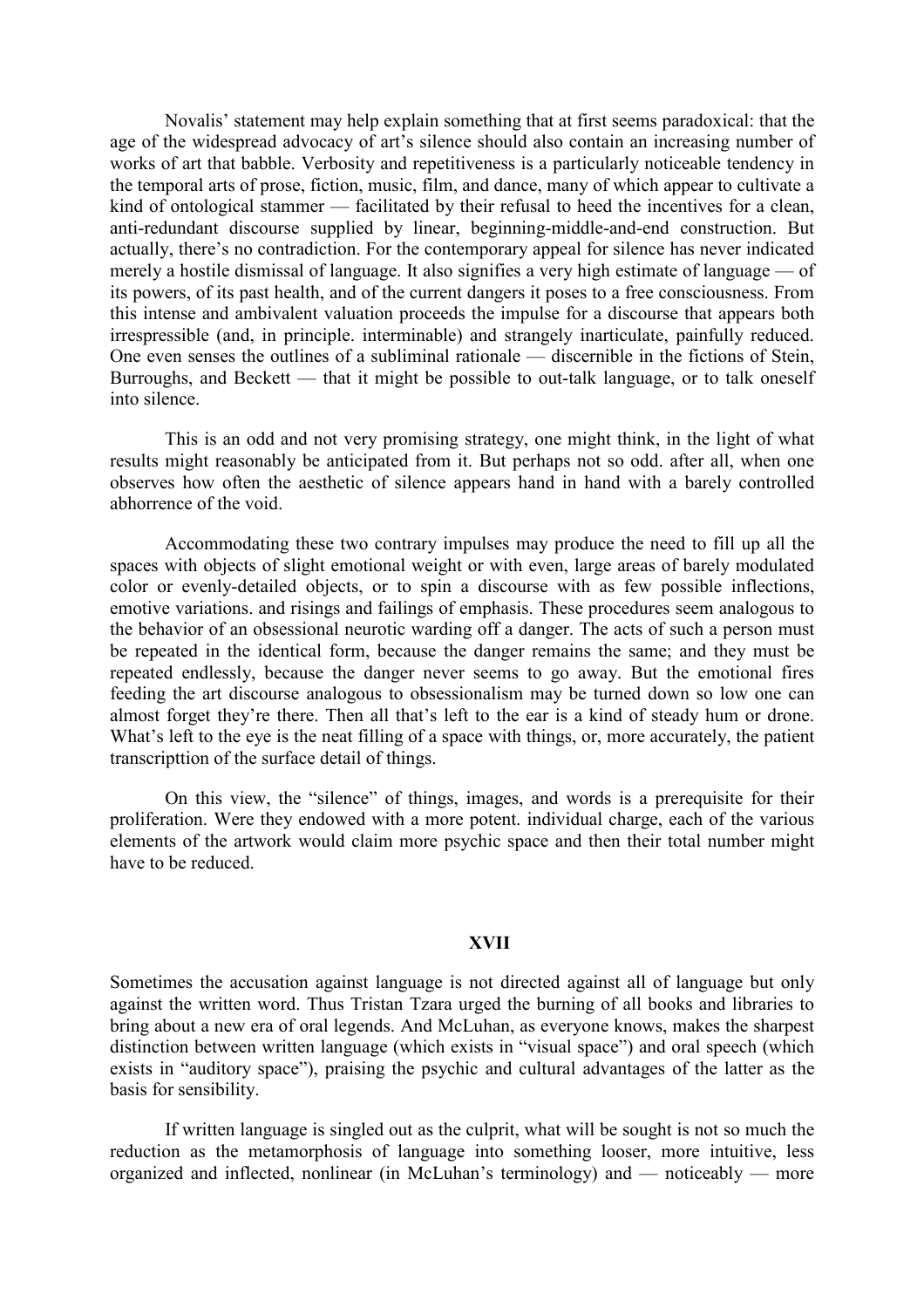verbose. But of course, it is just these qualities that characterize many of the great prose narratives written in our time. Joyce, Stein, Gadda, Laura Riding, Beckett, and Burroughs employ a language whose norms and energies come from oral speech, with its circular repetitive movements and essentially first person voice.

"Speaking for the sake of speaking is the formula of deliverance," Novalis said. (Deliverance from what? From speaking? From art?)

I should argue that Novalis has succinctly described the proper approach of the writer to language, and offered the basic criterion for literature as an art. But whether oral speech is the privileged model for the speech of literature as an art is a question that remains undecided.

#### XVIII

A corollary of the growth of this conception of art's language as autonomous and selfsufficient (and, in the end, self-reflective) is a decline in "meaning," as traditionally sought in works of art. "Speaking for the sake of speaking" forces us to relocate the meaning of linguistic or para-linguistic statements. We are led to abandon meaning (in the sense of references to entities outside the art work) as the criterion for the language of art in favor of "use." (Wittgenstein's famous thesis, "the meaning is the use," can be, should be, rigorously applied to art.)

"Meaning" partially or totally converted into "use" is the secret behind the widespread strategy of literalness, a major development of the aesthetics of silence. A variant on this: hidden literality, exemplified by such different writers as Kafka and Beckett. The narratives of Kafka and Beckett seem puzzling because they appear to invite the reader to ascribe highpowered symbolic and allegorical meanings to them and, at the same time, repel such ascriptions. The truth is that their language, when it is examined, discloses no more than what it literally means. The power of their language derives precisely from the fact that the meaning is so bare.

The effect of such bareness is often a kind of anxiety — like the anxiety one feels when familiar things aren't in their place or playing their accustomed role. One may be made as anxious by unexpected literalness as by the Surrealists' "disturbing" objects and unexpected scale and condition of objects conjoined in an imaginary landscape. Whatever is wholly mysterious is at once both psychically relieving and anxiety provoking. (A perfect machine for agitating this pair of contrary emotions: the Bosch drawing in a Dutch museum that shows trees furnished with two ears at the sides of their trunks, as if they were listening to the forest, while the forest floor is strewn with eyes.) Before a fully conscious work of art, one feels something like the mixture of anxiety, detachment, pruriency, and relief a physically sound person feels when he glimpses an amputee. Beckett speaks favorably of a work of art which would be a "Total object, complete with missing parts, instead of partial object. Question of degree."

Exactly what a totality is, what constitutes completeness in art (or anything else) is precisely the problem. That problem is, in principle, an unresolvable one. The fact is, that whatever way a work of art is, it could have been — could be — different. The necessity of these parts in this order is never a given state; it is conferred. The refusal to admit this essential contingency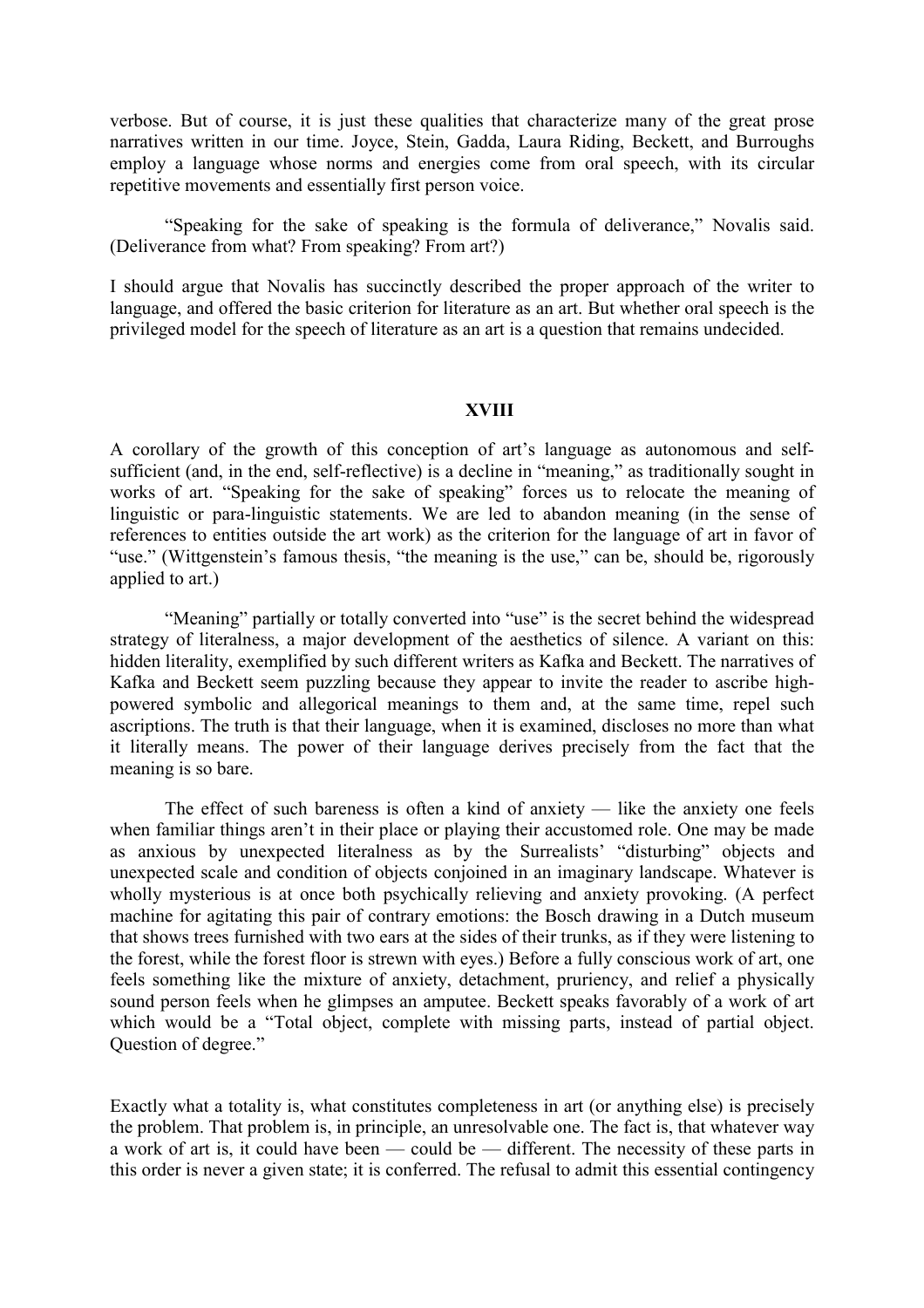(or openness) is what inspires the audience's will to confirm the closedness of a work of art by interpreting it, and what creates the feeling common among reflective artists and critics that the artwork is always somehow in arrears of or inadequate to its "subject."

But unless one is committed to the idea that art "expresses" something, these procedures and attitudes are far from inevitable.

## XIX

This tenacious concept of art as "expression" is what gives rise to one common, but dubious, version of the notion of silence, which invokes the idea of "the ineffable." The theory supposes that the province of art is "the beautiful," which implies effects of unspeakableness, indescribability, ineffability. Indeed, the search to express the inexpressible is taken as the very criterion of art; and sometimes, for instance, in several essays of Valery, becomes the occasion for a strict — and to my mind untenable — distinction between prose literature and poetry. It is from this basis that Valery advanced his famous argument (repeated in a quite different context by Sartre) that the novel is not, strictly speaking, an art form at all. His reason is that since the aim of prose is to communicate, the use of language in prose is perfectly straightforward. Poetry, being an art, should have quite different aims: to express an experience which is essentially ineffable; using language to express muteness. In contrast to prose writers, poets are engaged in subverting their own instrument: and seeking to pass beyond it.

Insofar as this theory assumes that art is concerned with Beauty, it isn't very interesting. (Modern aesthetics is crippled by its dependence upon this essentially vacant concept. As if art were "about" beauty, as science is "about" truth!) But even if the theory dispenses with the notion of Beauty, there is still a more serious objection to be made. The view that the expression of the ineffable is an eternal function of poetry (considered as a paradigm of all the arts) is naively unhistorical. While surely a perennial category of consciousness, the ineffable has certainly not always made its home in the arts. Its traditional shelter was in religious discourse and, secondarily (cf. the 7th Epistle of Plato), in philosophy. The fact that contemporary artists are concerned with silence — and, therefore, in one extension, with the ineffable — must be understood historically, as a consequence of the prevailing myth of the "absoluteness" of art to which I've referred throughout the present argument. The value placed on silence doesn't arise by virtue of the nature of art, but is derived from the contemporary ascription of certain "absolute" qualities to the art object and to the activity of the artist.

The extent to which art is involved with the ineffable is something more specific, as well as contemporary: art, in the modern conception, is always connected with systematic transgressions of a formal sort. The systematic violation of older formal conventions practiced by modern artists gives their work a certain aura of the unspeakable — for instance, as the audience uneasily senses the negative presence of what else could be, but isn't being, said; and as any "statement" made in an aggressively new or difficult form tends to seem equivocal or merely vacant. But these features of ineffability must not be acknowledged at the expense of one's awareness of the positivity of the work of art. Contemporary art, no matter how much it's defined itself by a taste for negation, can still be analyzed as a set of assertions, of a formal kind.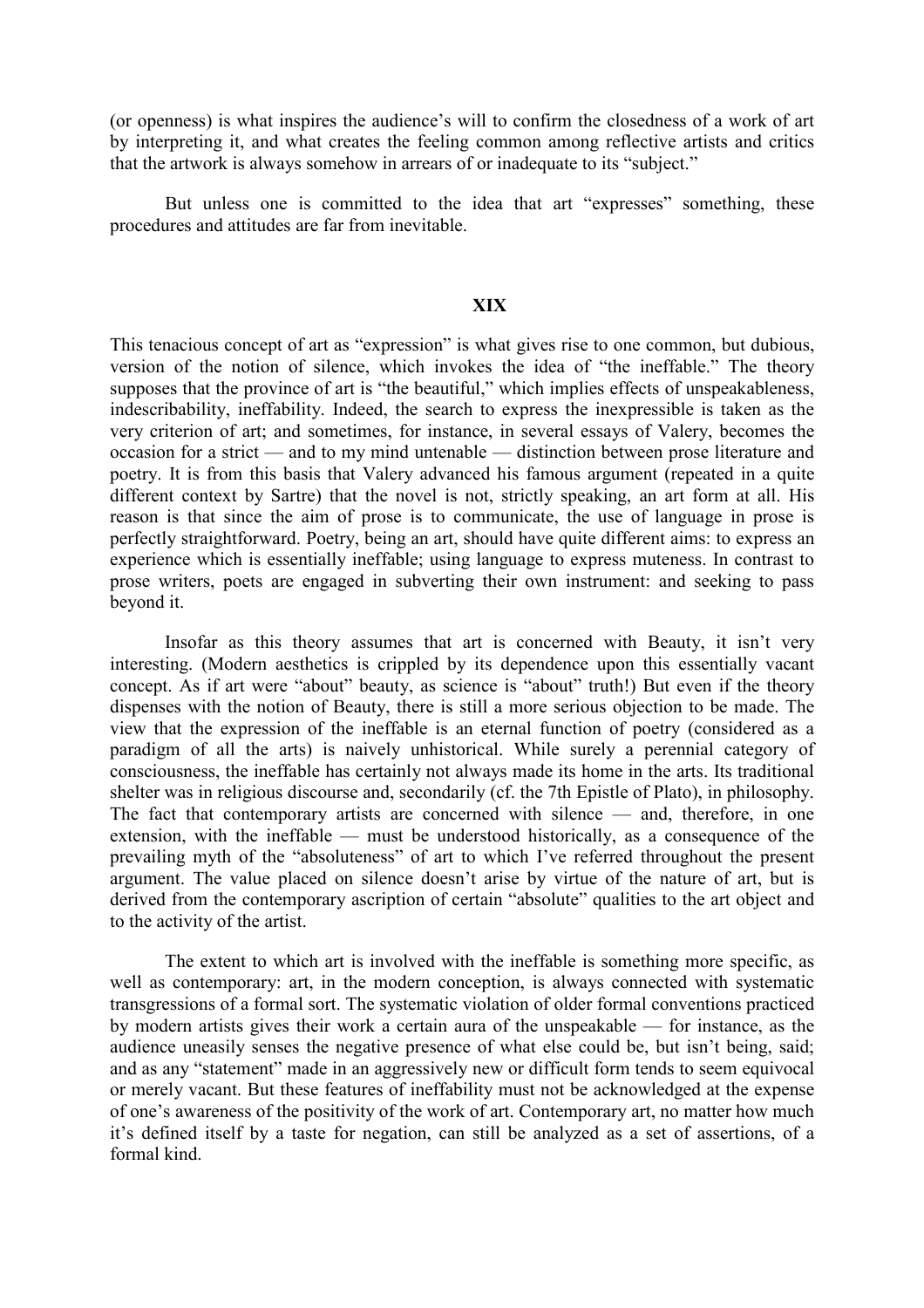For instance, each work of art gives us a form or paradigm or model of knowing something, an epistemology. But viewed as a spiritual project, a vehicle of aspirations toward an absolute, what any work of art supplies is a specific model for meta-social or meta-ethical tact, a standard of decorum. Each art-work indicates the unity of certain preferences about what can and cannot be said (or represented). At the same time that it may make a tacit proposal for upsetting previously consecrated rulings on what can be said (or represented), it issues its own set of limits.

#### XX

Two styles in which silence is advocated: loud and soft.

The loud style is a function of the unstable antithesis of "plenum" and "void." Notoriously, the sensuous, ecstatic, translinguistic apprehension of the plenum can collapse in a terrible. almost instantaneous plunge into the void of negative silence. With all its awareness of risk-taking (the hazards of spiritual nausea, even of madness), this advocacy of silence tends to be frenetic, and overgeneralizing. It is also frequently apocalyptic, and must endure the indignity of all apocalyptic thinking: namely, to prophecy the end, to see the day come, to outlive it, and then to set a new date for the incineration of consciousness and the definitive pollution of language and exhaustion of the possibilities of art-discourse.

The other way of talking about silence is more cautious. Basically, it presents itself as an extension of a main feature of traditional classicism: the concern with modes of propriety, with standards of seemliness. Silence is only "reticence" stepped up to the nth degree. Of course, in the translation of this concern from the matrix of traditional classical art, the tone has changed — from didactic seriousness to ironic open-mindedness. But while the clamorous style of proclaiming the rhetoric of silence may seem more passionate, more subdued advocates (like Cage, Johns) are saying something equally drastic. They are reacting to the same idea of art's absolute aspirations (by programmatic disavowals of art); they share the same disdain for the "meanings" established by bourgeois rationalist culture, indeed for culture itself in the familiar sense. But what is voiced by the Futurists, some of the Dada artists, and Burroughs as a harsh despair and perverse vision of apocalypse, is no less serious for being proclaimed in a polite voice and as a sequence of playful affirmation. Indeed, it could be argued that silence is likely to remain a viable notion for modern art and consciousness only so far as it's deployed with a considerable, near systematic irony.

It is in the nature of all spiritual projects to tend to consume themselves — exhausting their own sense, the very meaning of the terms in which they are couched. (Which is why "spirituality" must be continually reinvented.) All genuinely ultimate projects of consciousness eventually become projects for the unravelling of thought itself.

Certainly, art conceived as a spiritual project is no exception. As an abstracted and fragmented replica of the positive nihilism expounded by the radical religious myths, the serious art of our time has moved increasingly toward the most excruciating inflections of consciousness. Conceivably, irony is the only feasible counterweight to this grave use of art, as the arena for the ordeal of consciousness. The present prospect is that artists will go on abolishing art, only to resurrect it in a more retracted version. As long as art bears up under the pressure of chronic interrogation, it would seem a good thing that some of the questions have a certain playful quality.